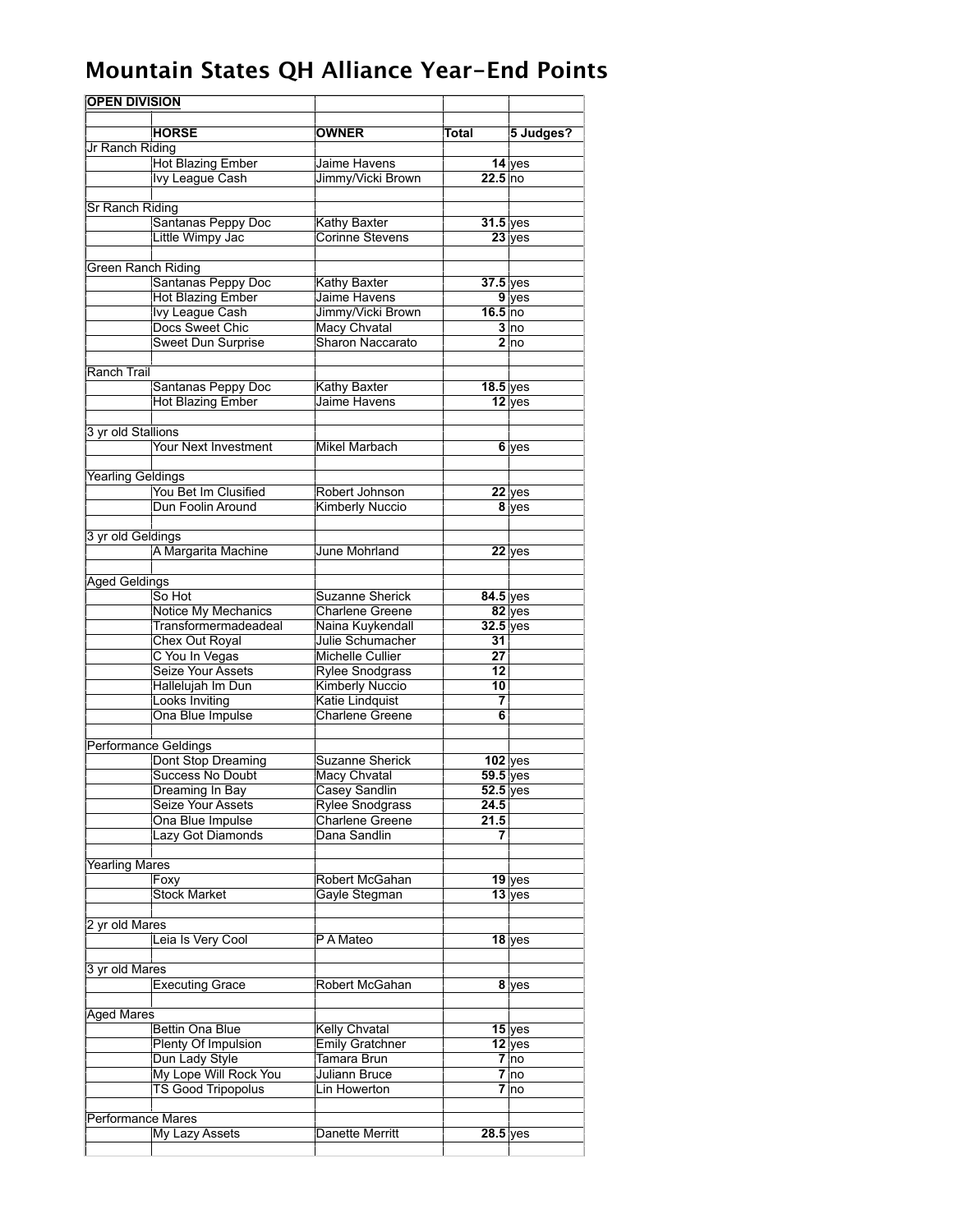## **Mountain States QH Alliance Year-End Points**

|                 | Green Hunter Under Saddle     |                        |                         |                 |
|-----------------|-------------------------------|------------------------|-------------------------|-----------------|
|                 | VS Luck Be A Lady             | <b>Tischel Dagnoli</b> |                         | $18$ no         |
|                 | Hallelujah Im Dun             | Kimberly Nuccio        |                         | 6 no            |
|                 | Made Like A Stetson           | Laurie Ryan            |                         | 2 <sub>no</sub> |
|                 |                               |                        |                         |                 |
|                 | <b>JR Hunter Under Saddle</b> |                        |                         |                 |
|                 | VS Luck Be A Lady             | <b>Tischel Dagnoli</b> |                         | 13 no           |
|                 | Made Like A Stetson           | Laurie Ryan            |                         | 2 <sub>no</sub> |
|                 |                               |                        |                         |                 |
|                 | <b>SR Hunter Under Saddle</b> |                        |                         |                 |
|                 | Dont Stop Dreaming            | Suzanne Sherick        | 92.5 yes                |                 |
|                 | Dreaming In Bay               | Casey Sandlin          | $40.5$ yes              |                 |
|                 | Seize Your Assets             | Rylee Snodgrass        | $16.5$ yes              |                 |
|                 | I Luv Lucy Lou                | Marissa Siemens        | $17.5$ no               |                 |
|                 | Success No Doubt              | Macy Chvatal           | 7                       |                 |
|                 | My Lope Will Rock You         | <b>Juliann Bruce</b>   | 5.5                     |                 |
|                 |                               |                        |                         |                 |
| Green Trail     |                               |                        |                         |                 |
|                 | Notice My Mechanics           | <b>Charlene Greene</b> | $137$ yes               |                 |
|                 | Bettin Ona Blue               | <b>Kelly Chvatal</b>   | $105.5$ yes             |                 |
|                 | A Margarita Machine           | June Mohrland          |                         | 66 yes          |
|                 | Made To Get Paid              | <b>Trina Gratchner</b> | $\overline{37}$         |                 |
|                 | So Hot                        | Suzanne Sherick        | 30.5                    |                 |
|                 | <b>Hope Shezawillysstar</b>   | <b>Colton Pylman</b>   | 22.5                    |                 |
|                 | <b>VS Luck Be A Lady</b>      | <b>Tischel Dagnoli</b> | 18                      |                 |
|                 | <b>Success No Doubt</b>       | Macy Chvatal           | 9                       |                 |
|                 | I Luv Lucy Lou                | Marissa Siemens        | $\overline{\mathbf{8}}$ |                 |
|                 | Notice Zippos Lily            | Kathy Spencer          | 4                       |                 |
|                 | Made Like A Stetson           | Laurie Ryan            | $\overline{2}$          |                 |
|                 |                               |                        |                         |                 |
| <b>JR Trail</b> |                               |                        |                         |                 |
|                 | Notice My Mechanics           | <b>Charlene Greene</b> | 108.5 yes               |                 |
|                 | Bettin Ona Blue               | <b>Kelly Chvatal</b>   |                         | $54$ yes        |
|                 | A Margarita Machine           | June Mohrland          |                         | $21$ yes        |
|                 | Hope Shezawillysstar          | Colton Pylman          | 18.5                    |                 |
|                 | Made Like A Stetson           | Laurie Ryan            | 4                       |                 |
|                 |                               |                        |                         |                 |
| <b>SR Trail</b> |                               |                        |                         |                 |
|                 | Howlazydoyouwantit            | Melissa Sexton         | 141.5 yes               |                 |
|                 | Ona Blue Impulse              | Charlene Greene        | $136.5$ yes             |                 |
|                 | Seize Your Assets             | <b>Rylee Snodgrass</b> | $78.5$ yes              |                 |
|                 | In Zippos Image Too           | <b>Kathy Neal</b>      | 75.5                    |                 |
|                 | Looks Inviting                | Katie Lindquist        | 62.5                    |                 |
|                 | Dont Stop Dreaming            | <b>Suzanne Sherick</b> | 60.5                    |                 |
|                 | Amazin                        | <b>Janette Ames</b>    | 55.5                    |                 |
|                 | <b>UF Certain Gold</b>        | Jeannie Nicholson      | 51.5                    |                 |
|                 | <b>My Lazy Assets</b>         | <b>Danette Merritt</b> | 45.5                    |                 |
|                 | Too Lazy To Be Crazy          | Erin Popovich          | 38                      |                 |
|                 | Good Mr Jiggs                 | Sophie Gratchner       | 17                      |                 |
|                 | Plenty Of Impulsion           | Emily Gratchner        | $\overline{\mathbf{6}}$ |                 |
|                 | <b>Lazy Got Diamonds</b>      | Dana Sandlin           | 3                       |                 |
|                 |                               |                        |                         |                 |